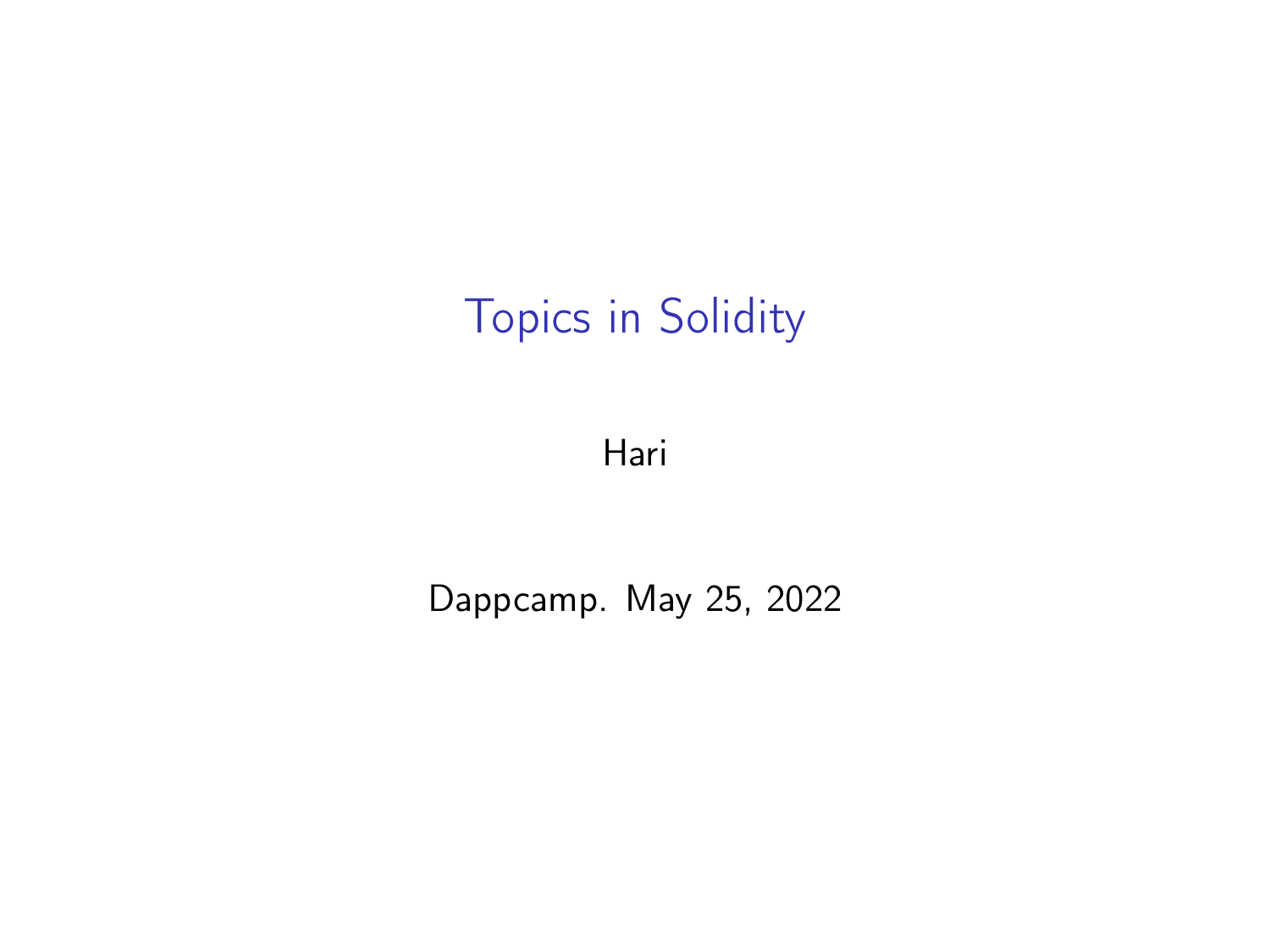Designing contracts for gas efficiency

Why?

- $\blacktriangleright$  Execution in EVM costs gas.
- $\triangleright$  You need to architect the code to minimize gas.
- $\triangleright$  This does not mean using inline assembly.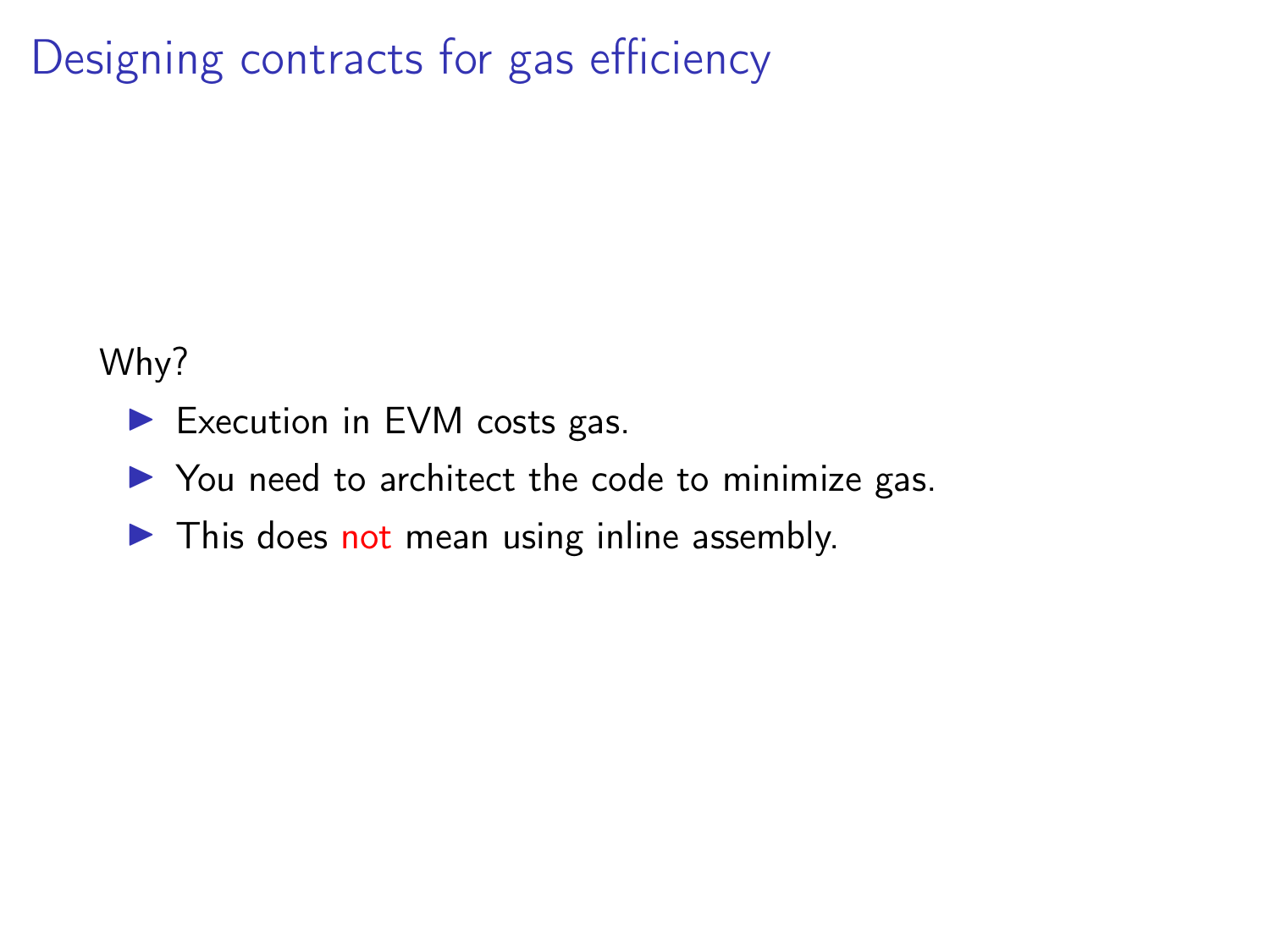## Gas consuming operations

- $\triangleright$  Storage: around 22000 gas for writing a fresh data in storage. Reading from storage is 2100 gas.
- External calls. Calls (cold) has 2600 gas base. Additional 9000 gas for sending ETH in a call, as well as memory expansion costs.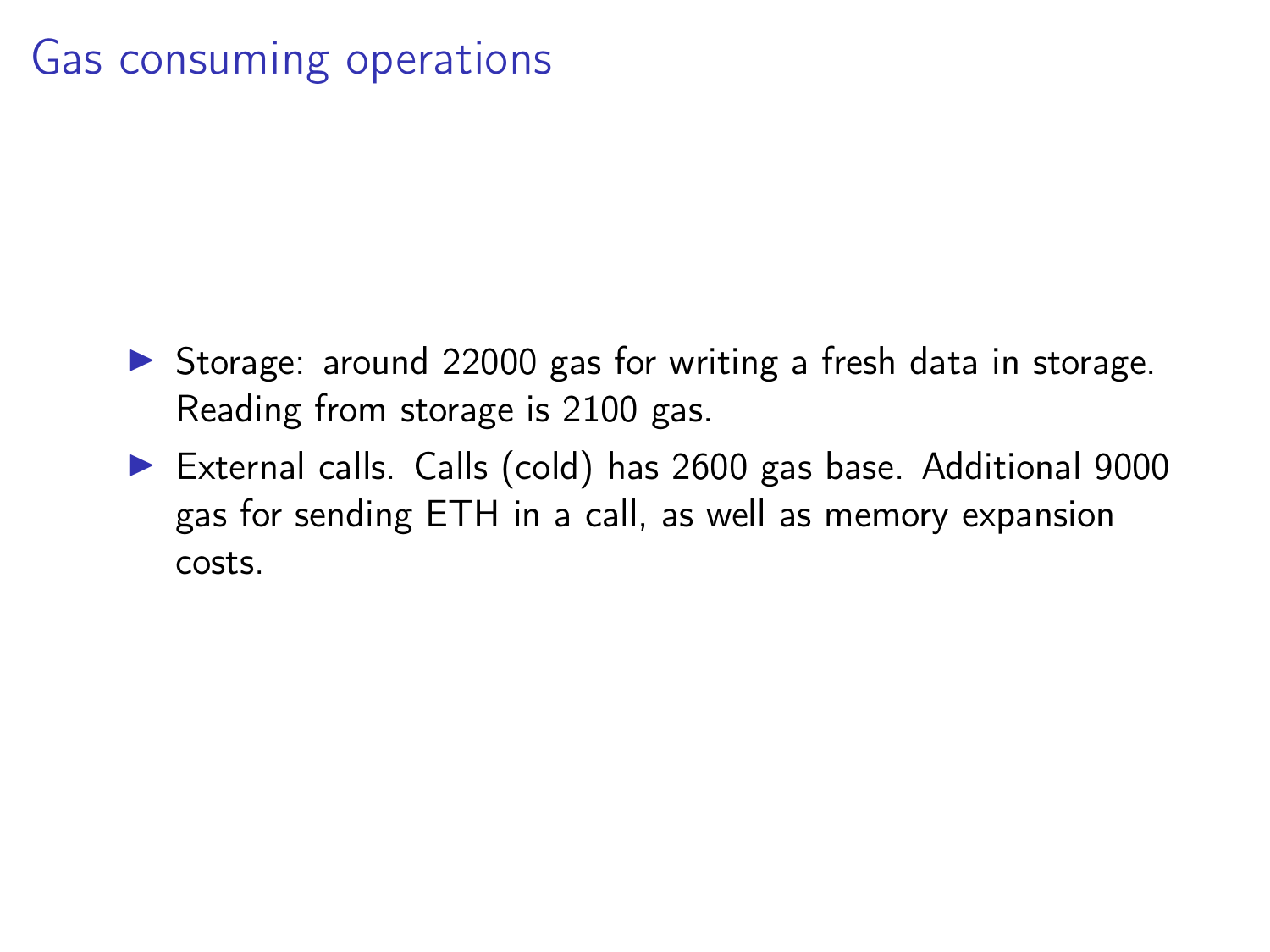### Example of a bad design

[https://gist.github.com/hrkrshnn/](https://gist.github.com/hrkrshnn/1025ec2b7672b1a1e2e40b2ab9508a75) [1025ec2b7672b1a1e2e40b2ab9508a75](https://gist.github.com/hrkrshnn/1025ec2b7672b1a1e2e40b2ab9508a75)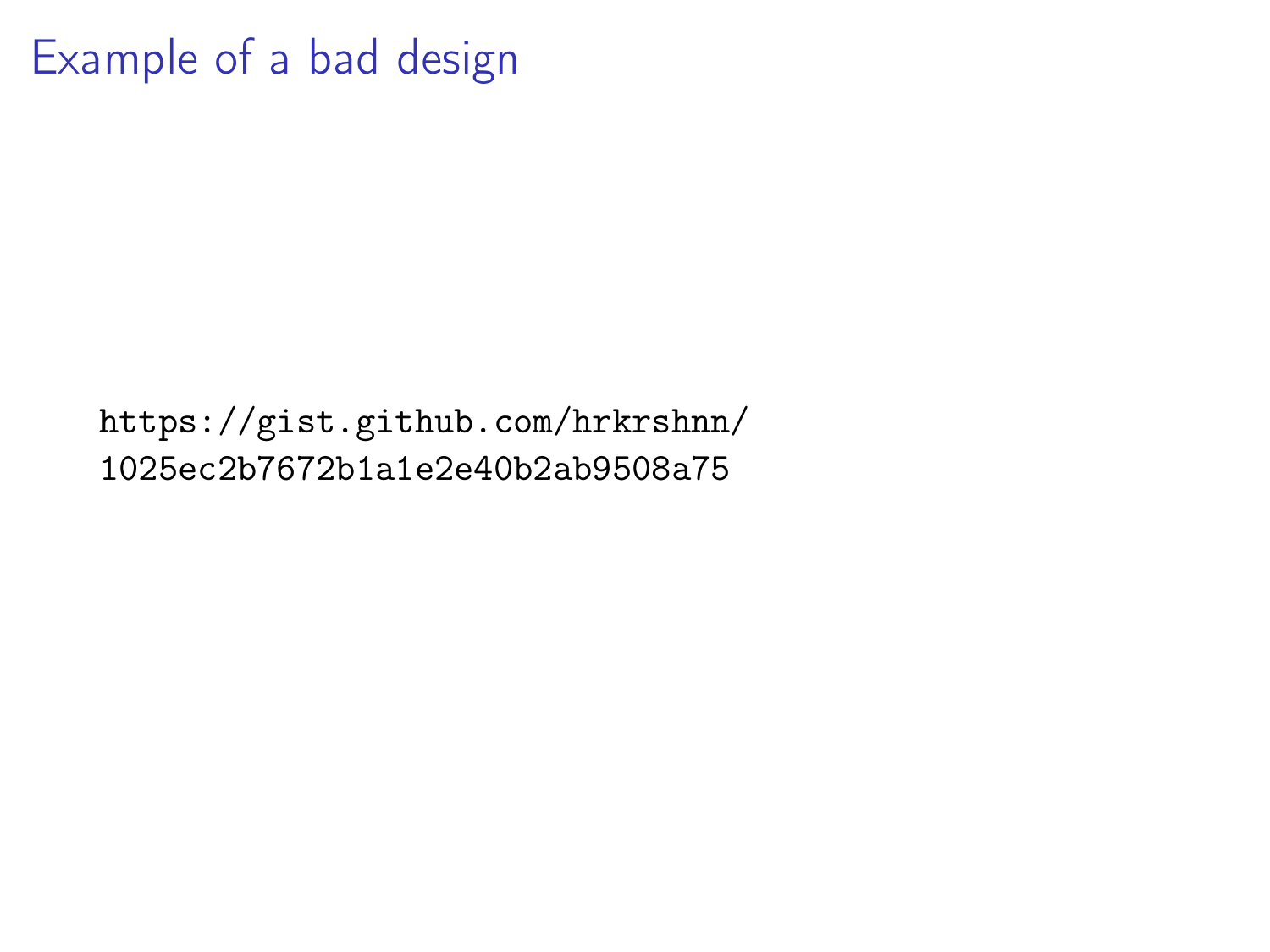## Design tip

 $\blacktriangleright$  Try to minimize storage writes, storage reads and external calls.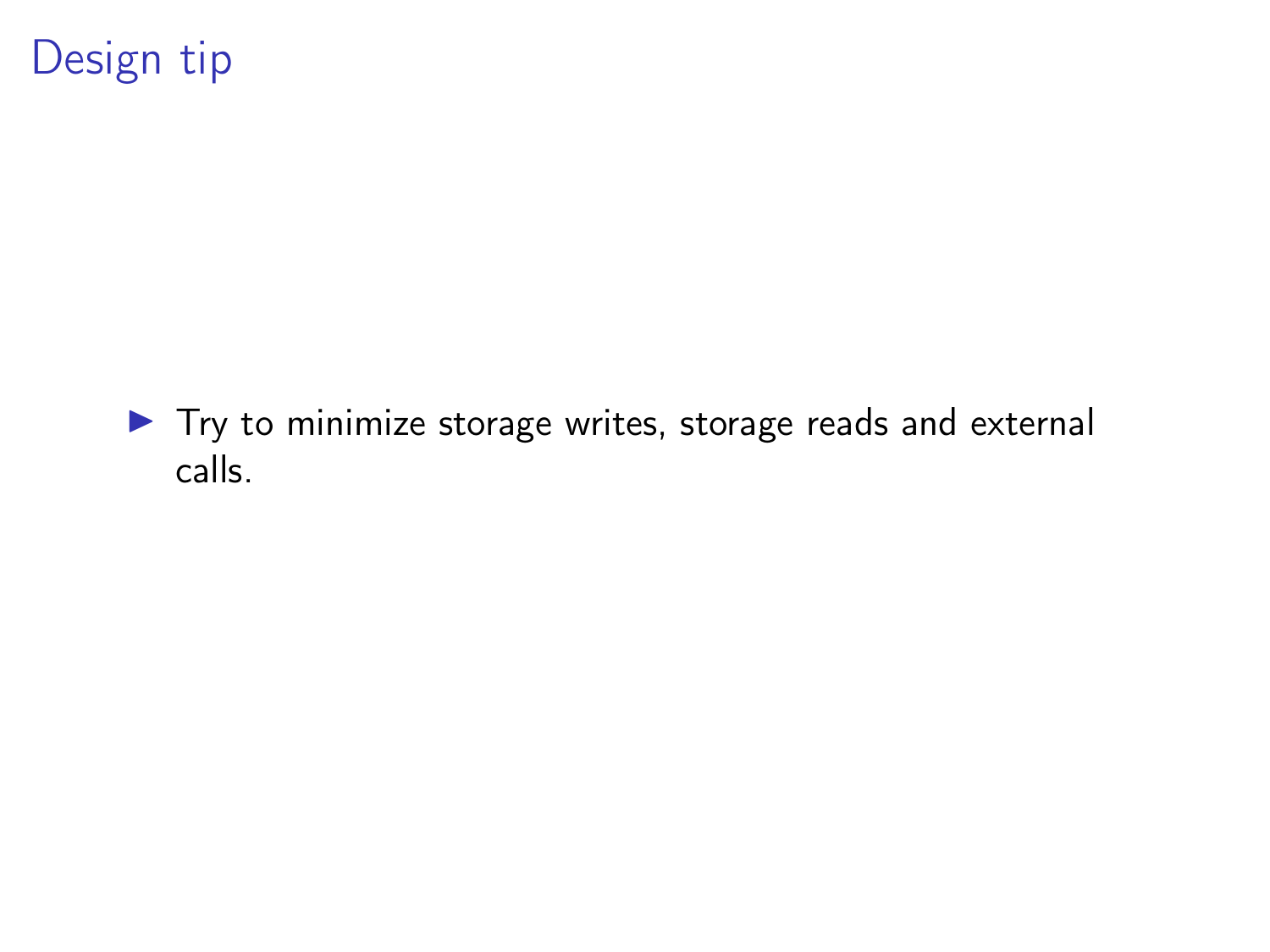What can we improve here?

```
contract C {
    address owner = msg.sender;
    function receive() external payable {
    }
    function withdraw() external {
        require(msg.sender == owner);
        payable(msg.sender).transfer(address(this).balance);
   }
}
```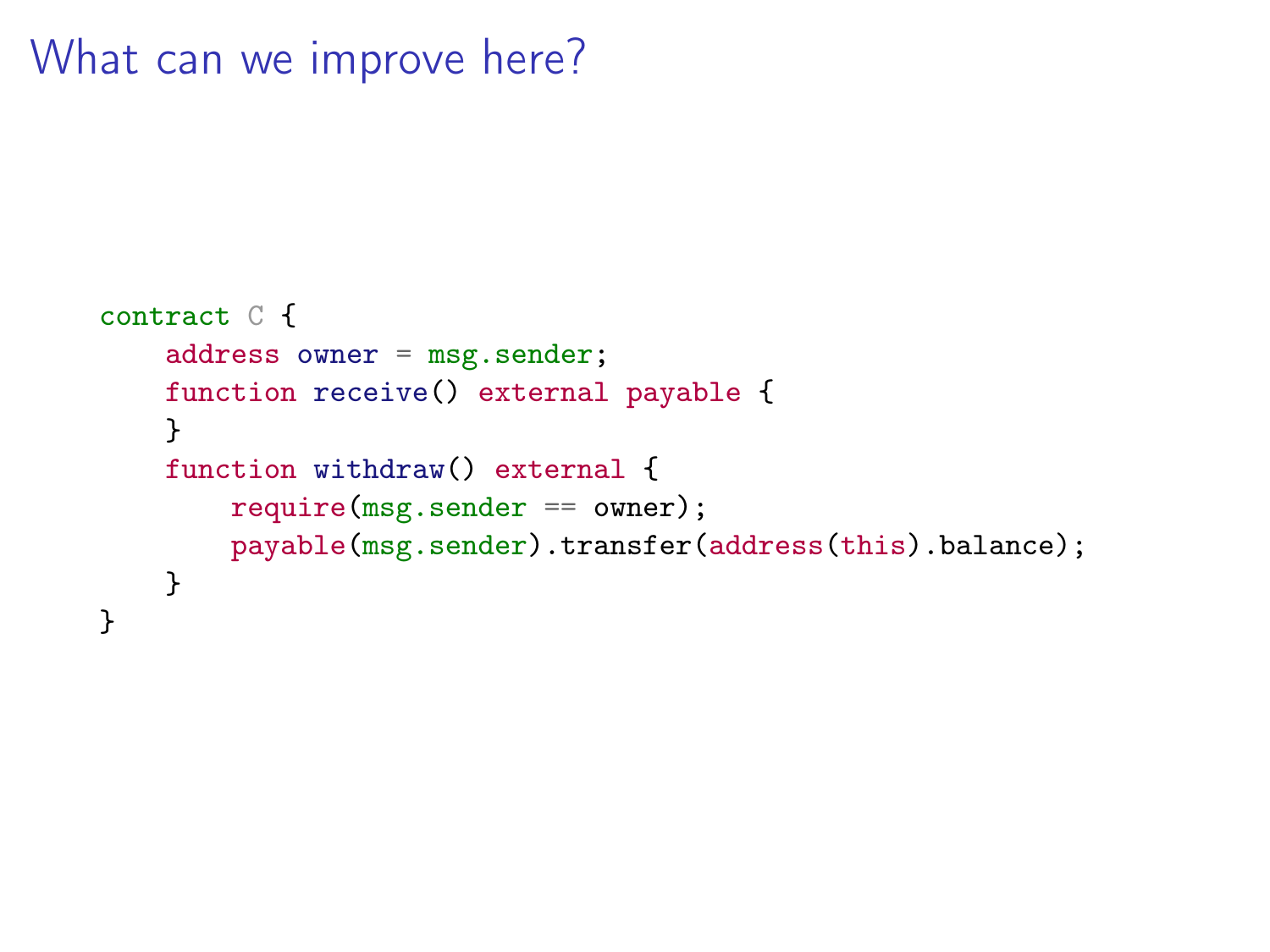### Immutables

```
contract C {
    address immutable owner = msg.sender;
    function receive() external payable {
    }
    function withdraw() external {
        require(msg.sender == owner);
        payable(msg.sender).transfer(address(this).balance);
    }
}
```
Use constants if values are known at compile time. Use immutables if values are known at deploy time.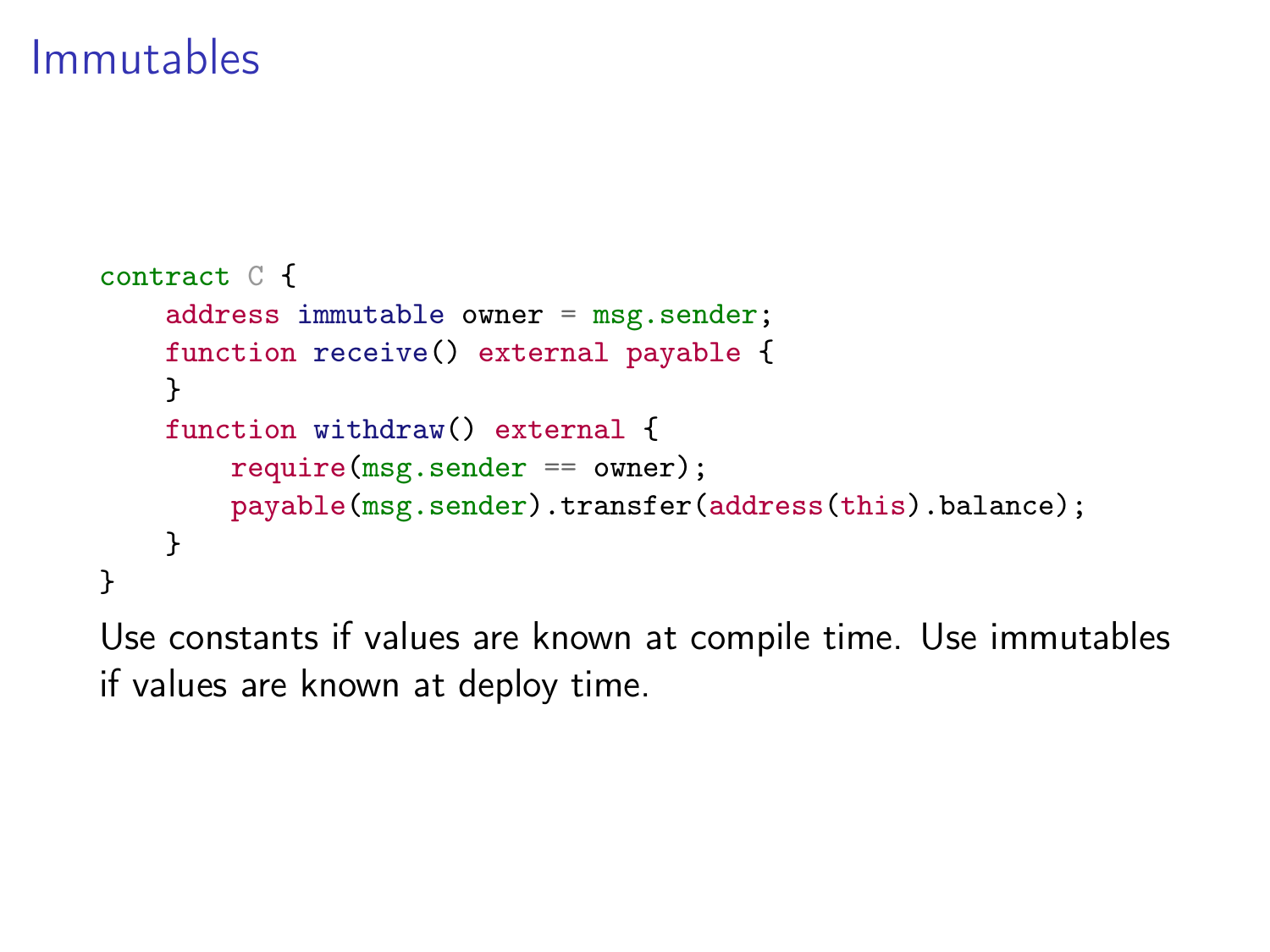[https://github.com/Uniswap/v2-core/blob/master/](https://github.com/Uniswap/v2-core/blob/master/contracts/UniswapV2Factory.sol) [contracts/UniswapV2Factory.sol](https://github.com/Uniswap/v2-core/blob/master/contracts/UniswapV2Factory.sol) [https://github.com/Uniswap/v3-core/blob/main/](https://github.com/Uniswap/v3-core/blob/main/contracts/UniswapV3Factory.sol) [contracts/UniswapV3Factory.sol](https://github.com/Uniswap/v3-core/blob/main/contracts/UniswapV3Factory.sol)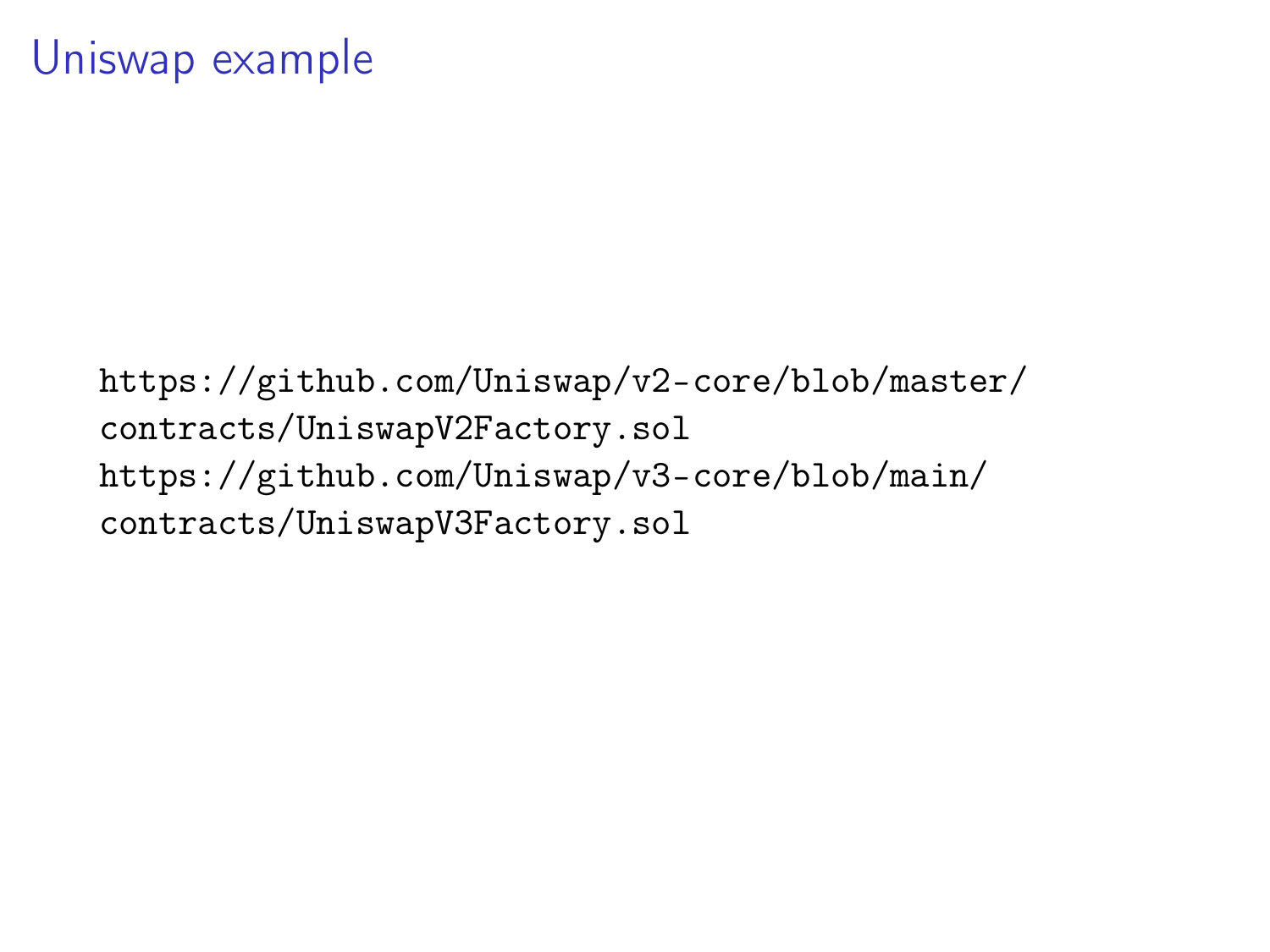## Contract deployment

- $\triangleright$  Runtime code: the code that gets executed when you call a deployed contract.
- $\triangleright$  Deploy time code: the code that is part of the constructor and returns the runtime code.
	- $\blacktriangleright$  For example, the constructor can initialize the relevant state variables (sstore). Then the final code gets returned.

```
contract One {
    uint _one;
    constructor() {
        \sqrt{2} one = 1;
    }
    function one() external view returns (uint) {
        return _one;
    }
}
```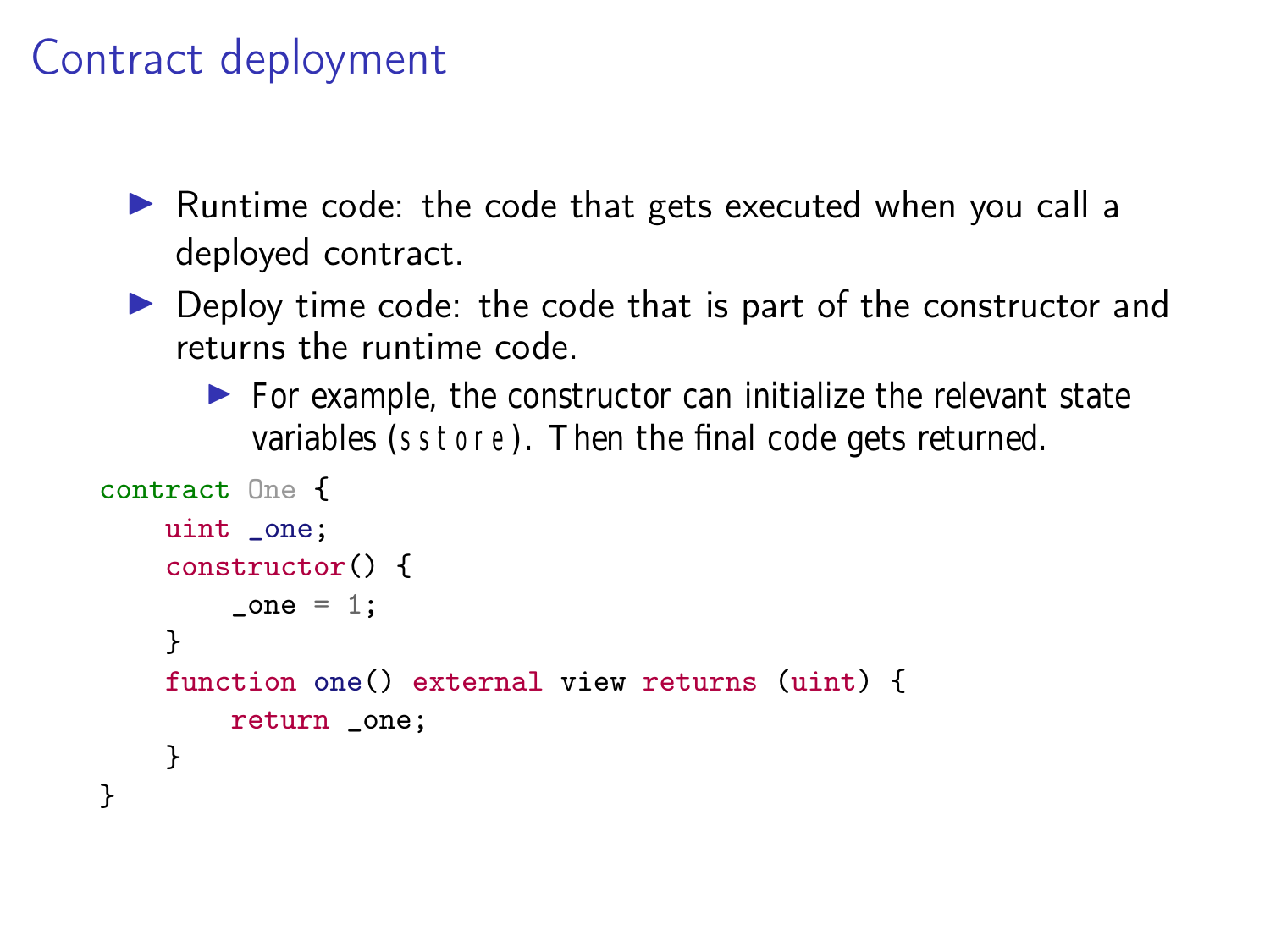#### Exercise

- 1. Try deploying a simple contract in Remix that uses a state variable.
- 2. Change the state variable to an immutable.
- 3. Use the remix debugger to debug the deployment transaction in both cases.